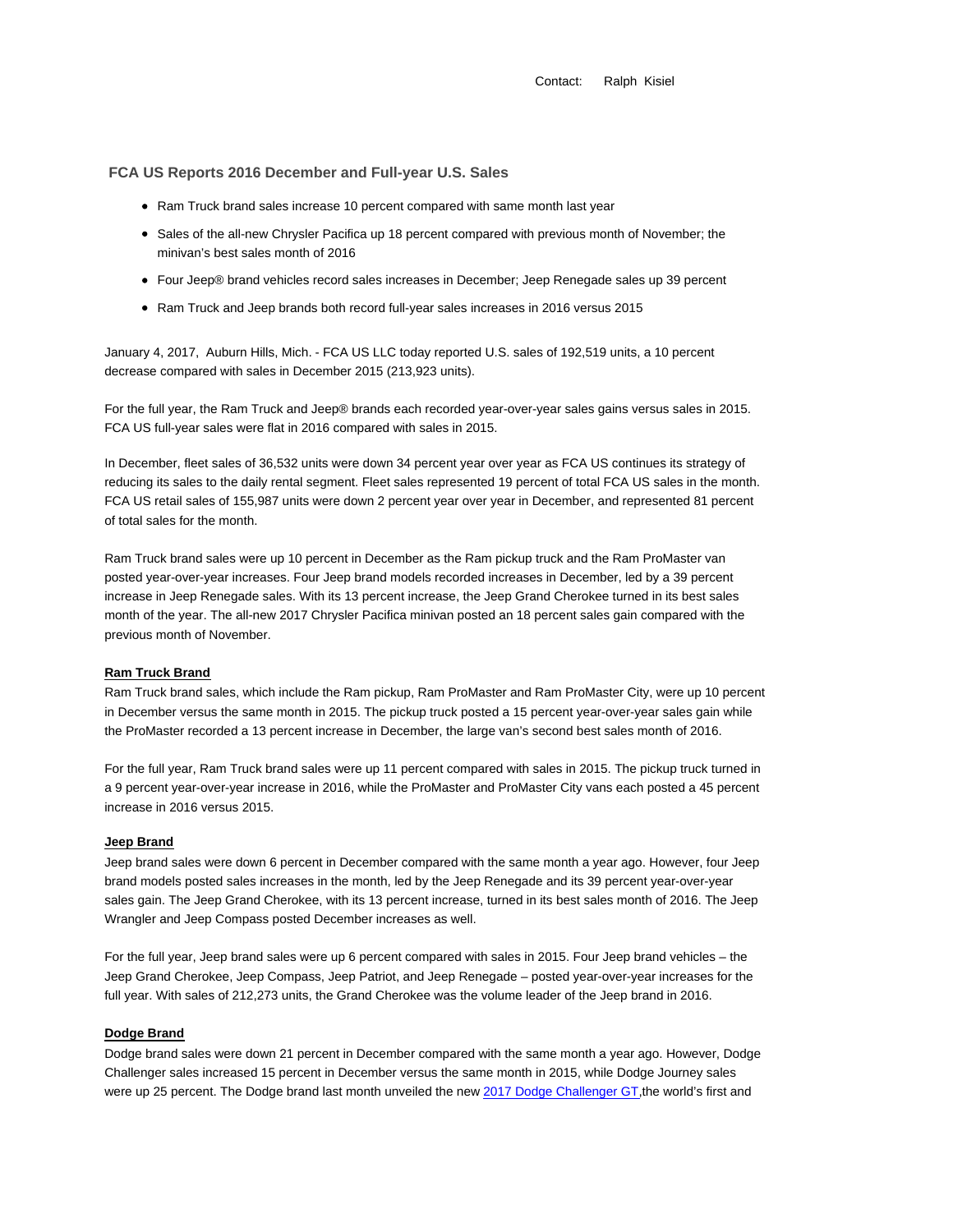only all-wheel-drive American muscle coupe. The Challenger GT joins the Dodge Charger AWD to complete the Dodge lineup of all-wheel-drive muscle cars, delivering unparalleled year-round performance.

For the full year, the Dodge Grand Caravan minivan and the Dodge Durango full-size SUV each posted sales increases compared with sales in 2015.

### **Chrysler Brand**

Chrysler brand sales were down 32 percent in December compared with the same month a year ago. However, sales of the all-new 2017 Chrysler Pacifica minivan posted an 18 percent sales increase compared with the previous month of November. It was the Pacifica's best sales month of the year. In addition, the Pacifica in December landed on the Car and Driver " 10Best" list and earned a 2017 Top Safety Pick+ rating from the Insurance Institute for Highway Safety (IIHS). In its first year on sale, the Pacifica posted sales of 62,366 units. Also, the new 3.6-liter Pentastar V-6 hybrid propulsion system used in the Chrysler Pacifica Hybrid last month made the Wards 10 Best Engines list for 2017.

### **FIAT Brand**

FIAT brand sales, which include the Fiat 500, Fiat 500L, Fiat 500X and Fiat 124 Spider, were down 54 percent in December. For the full year, the 500X posted a 3 percent sales increase compared with sales in 2015. The 500X delivers the Italian design and engaging driving dynamics that are synonymous with the FIAT brand. The 500X offers an advanced all-wheel-drive system, functionality, and a full array of safety, comfort and convenience features.

## **FCA US LLC Sales Summary December 2016**

#### **Reflects New Methodology**

|                                                        | Month Sales Vol % CYTD Sales |                    |             |                     |                      | Vol %      |
|--------------------------------------------------------|------------------------------|--------------------|-------------|---------------------|----------------------|------------|
| Model                                                  |                              | Curr Yr Pr Yr      |             | ChangeCurr Yr Pr Yr |                      | Change     |
| Compass                                                | 7.954                        | 7,260              | 10%         | 94,061              | 71,448               | 32%        |
| Patriot                                                | 7,809                        |                    | 12,306 -37% |                     | 121,926 121,274 1%   |            |
| Wrangler                                               |                              | 15,721 15,431 2%   |             |                     | 191,774 202,266 -5%  |            |
| Cherokee                                               |                              | 16,380 24,652 -34% |             |                     | 199,736 220,744 -10% |            |
| <b>Grand Cherokee</b>                                  |                              | 23,250 20,566 13%  |             |                     | 212,273 196,312 8%   |            |
| Renegade                                               |                              | 12,045 8,653 39%   |             |                     | 106,606 60,864       | 75%        |
| <b>JEEP BRAND</b>                                      |                              | 83,159 88,868 -6%  |             |                     | 926,376 872,908 6%   |            |
| 200                                                    | 2.643                        | 9,663              | -73%        | 57,294              | 167,368 -66%         |            |
| 300                                                    | 3,584                        | 4,269 -16%         |             | 53,241              | 53,025               | $0\%$      |
| Town & Country                                         | 266                          | 10,622 -97%        |             | 59,071              | 97,530               | $-39%$     |
| Pacifica                                               | 10,283 0                     |                    | New         | 62,366              | 0                    | <b>New</b> |
| CHRYSLER BRAND 16,776 24,554 -32% 231,972 317,923 -27% |                              |                    |             |                     |                      |            |
| Dart                                                   | 1,525                        | 5,867              | -74%        | 43,402              | 87,908               | $-51%$     |
| Avenger                                                | $\mathbf{0}$                 | 32                 | -100%       | 45                  | 1,326                | $-97%$     |
| Charger                                                | 7,237                        | 8,309              | -13%        | 95,437              | 96,633               | $-1%$      |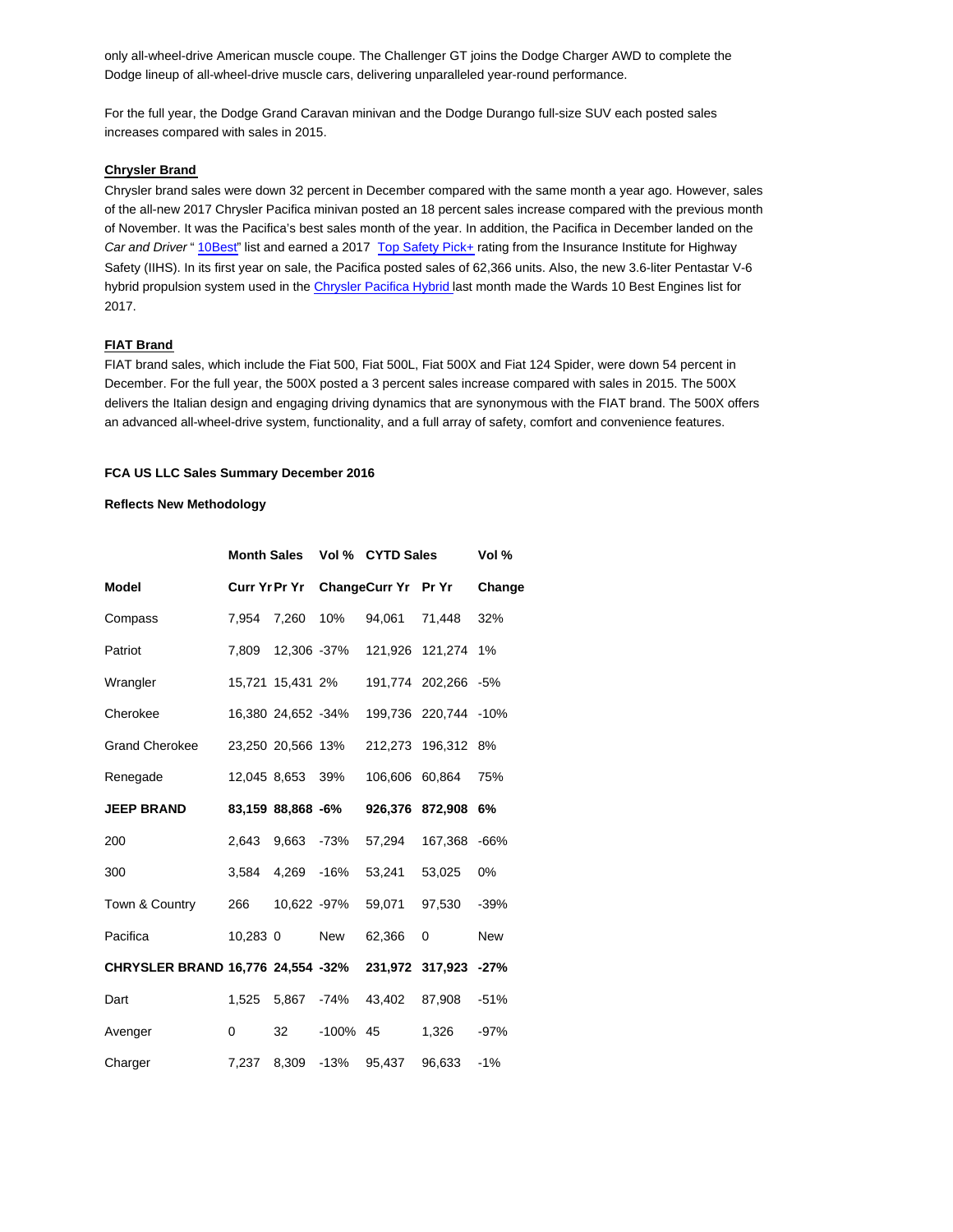| <b>Total UV's</b>                   | 99,566 108,095-8%    |                    |         | 1,113,3211,057,0735% |                      |        |
|-------------------------------------|----------------------|--------------------|---------|----------------------|----------------------|--------|
| Total Car & MPV 39,356 57,212 -31%  |                      |                    |         |                      | 585,143 704,634 -17% |        |
| TOTAL FCA US LLC 192,519213,923-10% | 2,244,3152,252,8770% |                    |         |                      |                      |        |
| <b>FIAT BRAND</b>                   | 2,606                | 5,619              | -54%    | 32,742               | 42,922               | $-24%$ |
| Spider                              | 250                  | 0                  | New     | 2,475                | 0                    | New    |
| 500X                                | 843                  | 3,572              | -76%    | 11,712               | 11,357               | 3%     |
| 500L                                | 102                  | 310                | $-67%$  | 3,118                | 7,585                | $-59%$ |
| 500                                 | 1,411                | 1,737              | -19%    | 15,437               | 23,980               | $-36%$ |
| <b>ALFA BRAND</b>                   | 52                   | 56                 | -7%     | 516                  | 659                  | $-22%$ |
| Alfa 4C                             | 23                   | 56                 | -59%    | 480                  | 659                  | $-27%$ |
| Giulia                              | 29                   | 0                  | New     | 36                   | 0                    | New    |
| <b>RAM BRAND</b>                    |                      | 53,597 48,616 10%  |         | 545,851              | 491,170              | 11%    |
| <b>ProMaster City</b>               | 1,347                | 3,038              | -56%    | 15,972               | 11,053               | 45%    |
| ProMaster Van                       | 4,694                | 4,154              | 13%     | 40,440               | 27,812               | 45%    |
| Cargo Van                           | 0                    | 26                 | $-100%$ | 21                   | 2,183                | $-99%$ |
| Ram P/U                             |                      | 47,556 41,398 15%  |         | 489,418              | 450,122              | 9%     |
| <b>DODGE BRAND</b>                  |                      | 36,329 46,210 -21% |         | 506,858              | 527,295              | -4%    |
| Durango                             | 5,796                | 7,826              | -26%    | 68,474               | 64,723               | 6%     |
| Caravan                             | 6,687                | 11,720 -43%        |         | 127,678              | 101,553              | 26%    |
| Journey                             | 9,768                | 7,829              | 25%     | 106,759              | 108,085              | $-1%$  |
| Viper                               | 59                   | 63                 | -6%     | 630                  | 690                  | $-9%$  |
| Challenger                          | 5,257                | 4,564              | 15%     | 64,433               | 66,377               | $-3%$  |

 **Total Truck & LCV53,597 48,616 10% 545,851 491,170 11%**

**Method of Determining Monthly Sales.** FCA US's reported vehicle sales represent unit sales of vehicles to retail customers, deliveries of vehicles to fleet customers and to others such as FCA US's employees and retirees as well as vehicles used for marketing. Most of these reported sales reflect retail sales made by dealers out of their own inventory of vehicles previously purchased by them from FCA US. Reported vehicle units sales do not correspond to FCA US's reported revenues, which are based on FCA US's sale and delivery of vehicles, and typically recognized upon shipment to the dealer or end customer. As announced on July 26, 2016, FCA US has modified its methodology for monthly sales reporting as follows:

• Sales to retail customers by dealers in the U.S. are derived from the New Vehicle Delivery Report ("NVDR") system and are determined as the sum of (A) all sales recorded by dealers during the month net of all unwound transactions recorded to the end of that month (whether the original sale was recorded in the current month or any prior month); plus (B) all sales of vehicles during that month attributable to past unwinds that had previously been reversed in determining monthly sales (in the current or prior months).